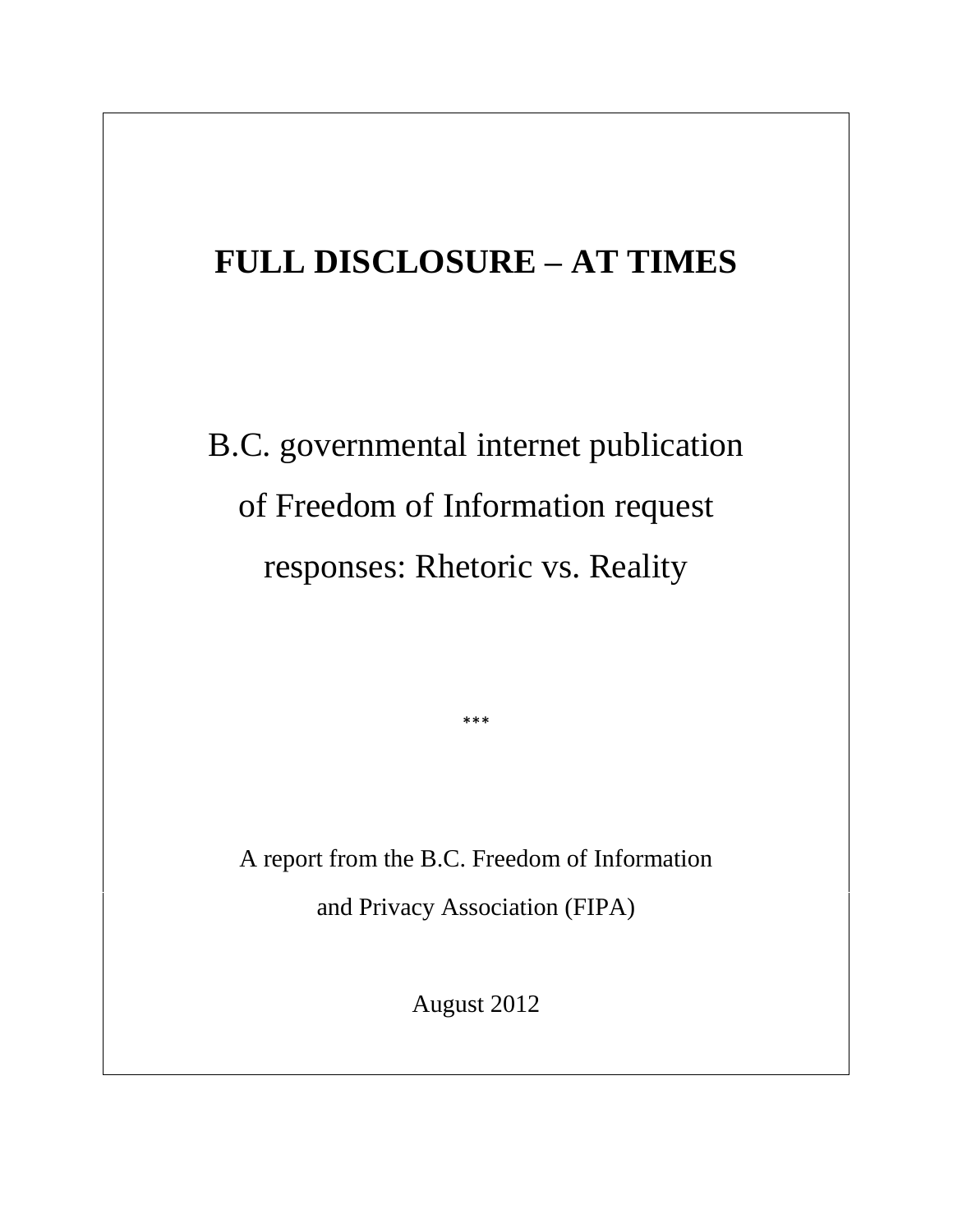As a demonstration of their commitment to public transparency, governments around the world are following a trend to post much more information on the internet.

So on July 19, 2011, the government of British Columbia proudly announced in a press release that: "With a new, citizen-focused government website, release of open datasets and proactive posting of freedom of information requests and government expenses, B.C. has become a national leader in open government, said Premier Christy Clark."

This came soon after a controversy was mainly resolved in regards to BC Ferries. In May 2011, provincial information and privacy commissioner Elizabeth Denham in a report rebuked BC Ferries' practice of posting FOI requests online before or as it releases a copy to the original requester. ( See [http://www.oipc.bc.ca/news/2011Releases/NR\\_IR\\_F11-02.pdf](http://www.oipc.bc.ca/news/2011Releases/NR_IR_F11-02.pdf) )

Denham issued a set of guidelines for public bodies that might adopt similar schemes, including a minimum 24 hour delay before posting requested information to the Web. As a result, the B.C. government the provincial government changed its policy to give requesters at least 72 hours with the documents before posting them online for others to see, with a maximum up to five days. FIPA urges that this 72 hour time frame never be lessened.

(Denham added: "I firmly believe that in cases where the media or others have expressed a legitimate need for exclusive access to the information for a particular purpose, the public body should consider a longer delay that allows that need to be met within a reasonable period of time." This has not yet been done, but FIPA advises that it be so.)

B.C. is also the first provincial government to create a site like DataBC [\(www.data.gov.bc.ca\)](http://www.data.gov.bc.ca/) - a catalogue of nearly 2,500 sets of data that, over time, will increase as new datasets become available. A broad range of datasets are available, such as birth rates, carbon emissions statistics and information on schools.

#### At the time, FIPA had mixed reactions to the government's new policy. (See [http://fipa.bc.ca/library/News\\_Releases/FIPA\\_News\\_Release\\_July\\_19\\_2011.pdf](http://fipa.bc.ca/library/News_Releases/FIPA_News_Release_July_19_2011.pdf)

With its new "Open Information – Open Data" policy, the BC government took a big step forward on how it releases information to the public. But according to FIPA Executive Director Vincent Gogolek, there was still much work to be done to change an entrenched government culture of secrecy: "The policies announced by Premier Clark are more than cosmetic. However, several important pieces that were expected are missing. Hopefully those will be coming soon."

From the political declarations above, the general reader might reasonably assume that the B.C. government had planned to post all the completed ministerial FOI responses quests online. However, FIPA discovered that this did not occur. This report will highlight the reality behind the "open government" internet rhetoric.

\_\_\_\_\_\_\_\_\_\_\_\_\_\_\_\_\_\_\_\_\_\_\_\_\_\_\_\_\_\_\_\_\_\_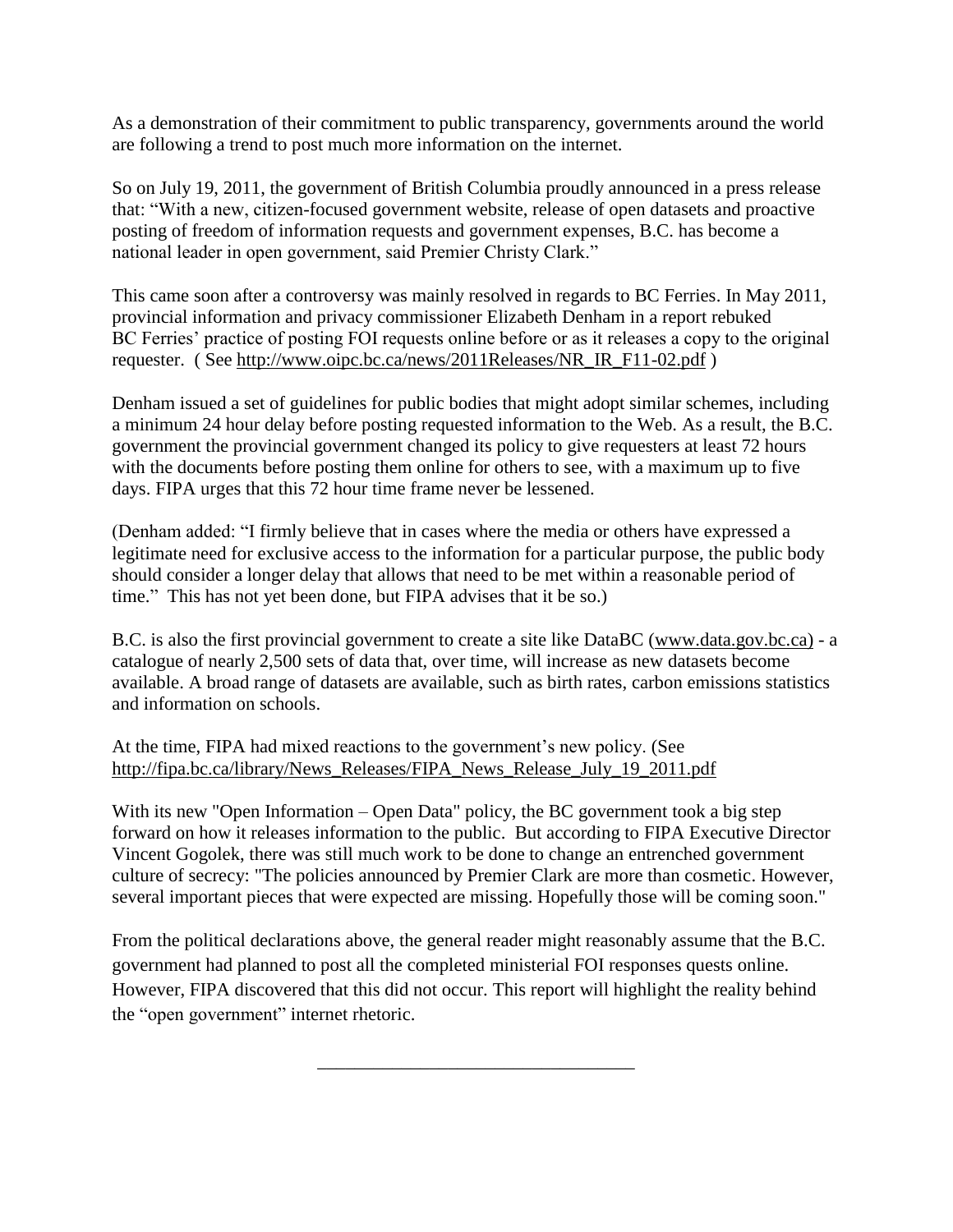The policy and practice on the online release of General FOI responses is described in a document entitled *Open Information and Open Data Policy,* at [http://www.cio.gov.bc.ca/](http://www.cio.gov.bc.ca/%20local/cio/kis/pdfs/open_data.pdf)  [local/cio/kis/pdfs/open\\_data.pdf.](http://www.cio.gov.bc.ca/%20local/cio/kis/pdfs/open_data.pdf) (Office of the Chief Information Officer, Knowledge and Information Services Branch Ministry of Labour, Citizens' Services and Open Government, Version 1.0, July 2011) It reads:

# 2.1 Proactive Disclosure of Responses to General FOI Requests

The following policy requirements apply to the Proactive Disclosure of responses to General FOI Requests:

2.1.1 Responses to General FOI Requests must be posted to the Open Information Website, unless an exemption is approved. Responses to General FOI Requests include the response letter and the responsive Records.

2.1.2 In limited circumstances, an exemption to posting a response to a General FOI Request may be approved where specific exemption criteria apply. Exemption criteria are set out in Appendix A.

# Appendix A – Proactive Disclosure Exemption Criteria

Responses to General FOI Requests will be considered for exemption from Proactive Disclosure and posting on the Open Information Website if they contain:

• Personal Information or information that could lead to the identification of the Applicant or other persons;

- information that may harm relations with a First Nation;
- information that may harm relations with another government;
- information that may harm a third party's business interests; or,

• information that is not suitable for Proactive Disclosure based on a formal risk assessment that disclosure to the public may threaten the safety of a person or harm the security of any property or system.

Information Access Operations, Ministry of Labour, Citizens' Services and Open Government may recommend an exemption from Proactive Disclosure in limited circumstances where one or more of the above criteria are met. The deputy minister, head or designate, of the responsible ministry must approve any recommended exemption.

 $\overline{\phantom{a}}$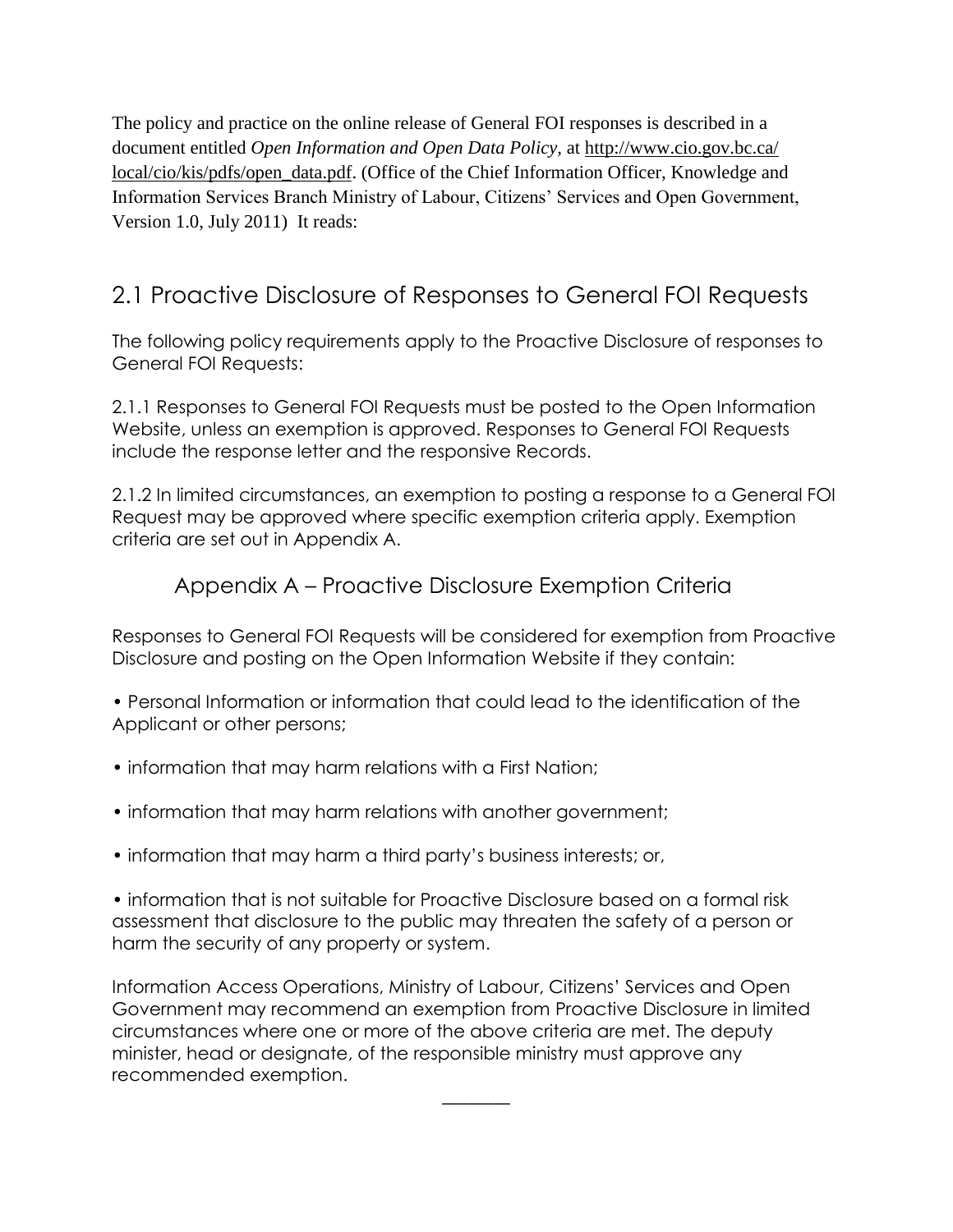With respect, FIPA believes that the criteria noted above for not posting records is entirely illogical and unnecessary. The records already had exemptions applied before being sent to the applicant. So why "apply exemptions," in effect, a second time here, when considering whether to post these - is that not redundant?

Posting the *already* exempted records, just as they are, could not result in any harmful material being revealed – i.e., there is nothing added or subtracted to the FOI-completed records, per se, by the mere process of posting the PDFs of them online. Blanked out sections on a page are exactly the same whether printed on paper (to be mailed to an FOI applicant), or scanned versions of those same papers are later posted online.

There is another curiosity in the policy above: why were only those particular exemptions selected for special treatment and not others? i.e., why is there no mention in the policy of sec. 12, 13, 14, or 17 as grounds for not posting records. All FOI exemptions are considered sensitive, but why were these noted in the policy apparently deemed super-sensitive?

It is not always clear who in government – "deputy minister, head or designate of the responsible ministry" - actually makes the exemption and posting decisions, and we wish to know more on this.

\_\_\_\_\_\_\_\_\_\_\_\_\_\_\_\_\_\_\_\_\_\_\_\_\_\_\_\_\_\_\_\_\_\_\_\_\_\_\_\_

Below is a table that FIPA compiled for the past year of FOI responses that were posted. Statistics were supplied to us by the Open Information Planning branch of Information Access Operations – a division of the Ministry of Labour, Citizens' Services and Open Government.

They are all Formal General requests (as distinct from "Personal" i.e., requests for one's own private records) for all ministries.

Throughout this discussion, it is essential to not confuse the concept of FOI "responses" with "records." That is, responses noted below refer to all material, whether this includes actual records, or just a letter stating that no records were found, or other kinds of replies. (These numbers will all be broken down in Table 2.)

"For Open Information website purposes, only requests that have records released under a full or partial disclosure are considered for publication," said a ministry spokesperson (who added, "we have a three or five business delay for publication on the Open Information website, so it is not always the case that a request will be published in the same month that it was closed").

Table 1. BC FOI RESPONSES POSTED AT [http://www.openinfo.gov.bc.ca](http://www.openinfo.gov.bc.ca/)

August 2011 - 81 responses were posted of 238 closed (34%)

September 2011 - 59 responses were posted of 336 closed (18%)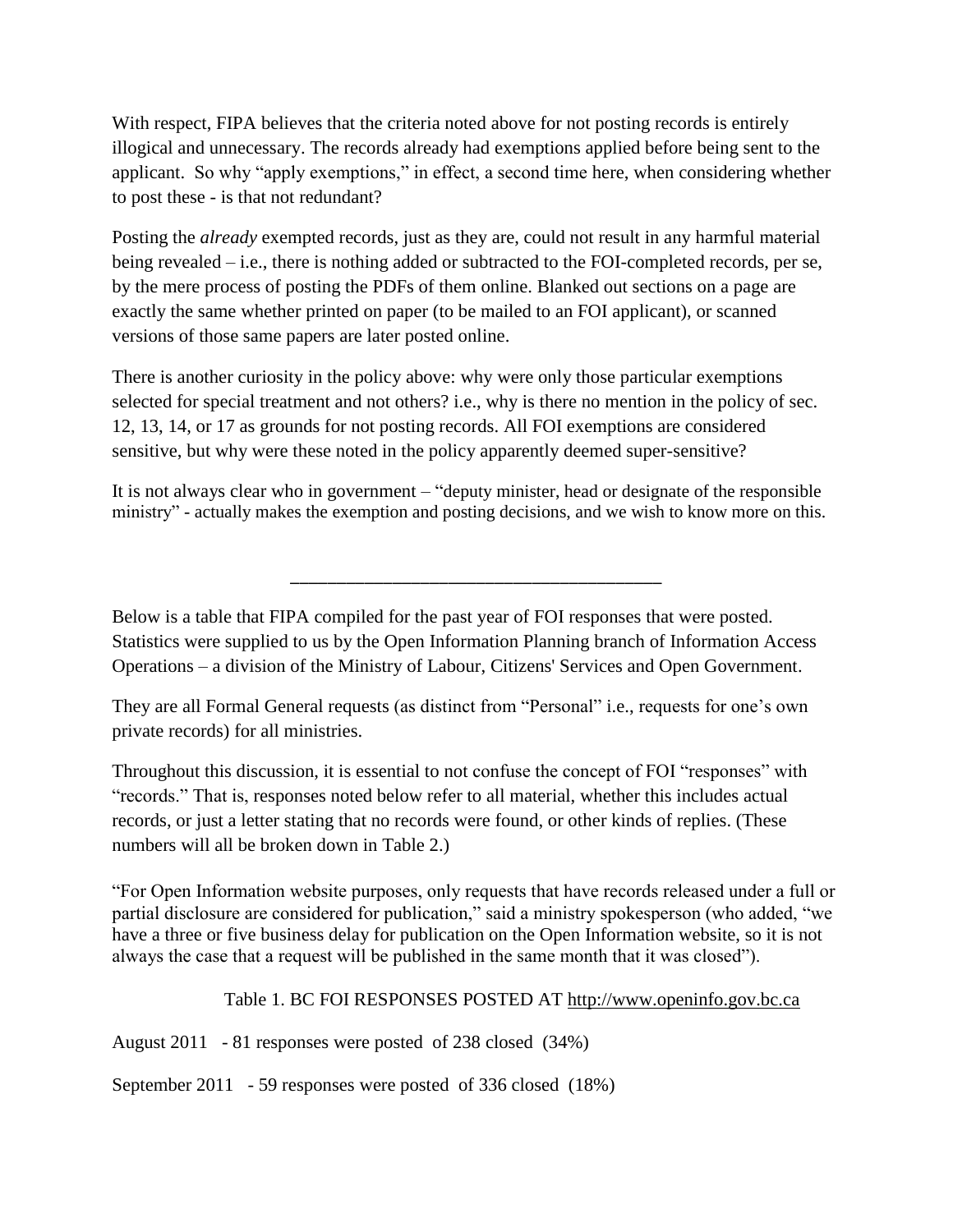October 2011 - 117 responses were posted of 382 closed (31%)

November 2011 - 102 responses were posted of 281 closed (36%)

December 2011 - 85 responses were posted of 269 closed (32%)

January 2012 – 85 responses were posted of 254 closed (34%)

February 2012 - 104 responses were posted of 319 closed (33%)

March 2012 - 114 responses were posted of 288 closed (39%)

April 2012 - 79 responses were posted of 223 closed (35%)

May 2012 – 98 responses were posted of 331 closed (30%)

June 2012 – 99 responses were posted of 279 closed (35%)

July 2012 - 150 responses were posted of 384 closed (39%)

TOTALS (August 2011 to August 2012)

General FOI responses closed - 3,584

General FOI responses posted online - 1,173

 $= 32.7$  % of the total closed responses were posted, while 67.3 % were not

The numbers above are remarkably consistent from month to month (that is, roughly one-third of responses were posted), suggesting a pattern rather than randomness.

\_\_\_\_\_\_\_\_\_\_\_\_\_\_\_\_\_\_\_

Below we use the eight month period of August 1, 2011 to April 1, 2012 for a more detailed breakdown for Table 2 (and we believe that the four months thereafter would likely follow a fairly similar pattern). The numbers are from a 194 page PDF file of data that FIPA obtained by our FOI request #CTZ-2012-00048, a response that was itself not posted.

Of the 2,378 total closed General Formal in that period, only some requests that were in the "Disposition" column marked "Full Disclosure" or "Partial Disclosure" were Published, while all the others were Not Published.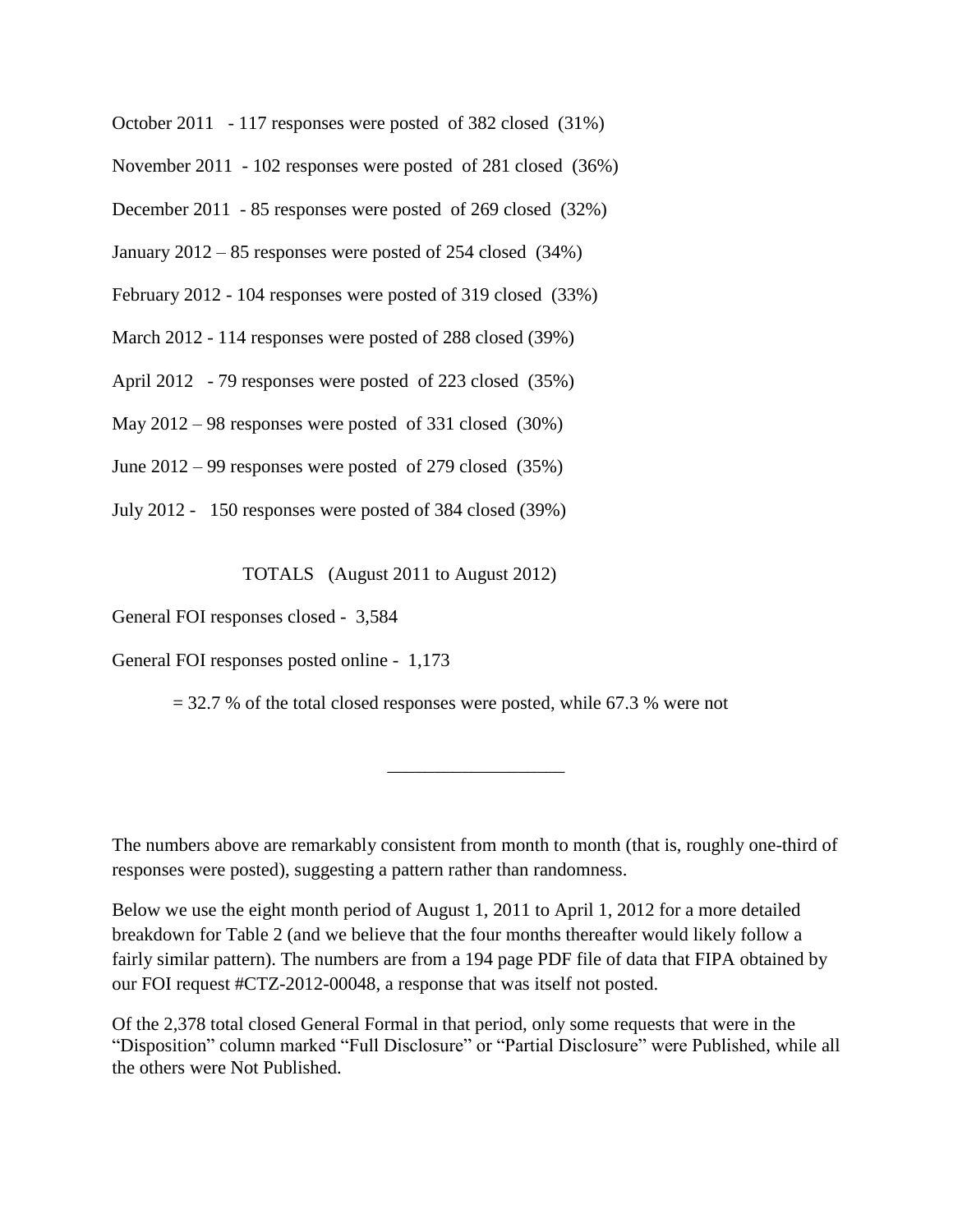#### Table 2 – FURTHER BREAKDOWN OF 2,378 RESPONSES

#### Some Published

Full Disclosure  $= 344$  (14.6% of total responses).

75 of those 344 were not posted, the other 269 were (78% of full disclosures).

Partial Disclosure =  $943$  (40% of total responses).

449 of those 943 were not posted, the other 494 were (52% of partial disclosures).

#### All Unpublished

No Responsive Records  $= 565$  (24% of total)

Abandoned =  $131 (5.5%)$ 

Transferred =  $162$  (6.8%)

Access Denied = 79  $(3.3\%)$ 

Withdrawn =  $87$  (3.7%)

Cancelled =  $17$  (0.7%)

Routinely Releasable =  $22 \quad (0.9\%)$ 

Outside Scope of Act =  $12$  (0.5%)

Government might plead: "If no records were found, why should the response letter alone be posted? Is that not a wasted effort?" (The financial cost, however, would be negligible in the digital age.) There are several reasons.

\_\_\_\_\_\_\_\_\_\_\_\_\_\_\_\_\_\_\_

Firstly, if no records indeed existed, it would save a new applicant - who notices that reply letter while scanning the database - the trouble of making a similar request. Or he or she might still wish to anyways, for records on that topic might have been created since the period covered by that last request which found no records.

Secondly, the claim of "no records found" might be incorrect, due to an inadequate search, or other reasons. A new applicant may wish to try again, and appeal a non-responsive claim to the OIPC. (One example might be the claim that no memo was found on the cost of the HST changeover in the premier's office, yet upon a new request being made, one was located.)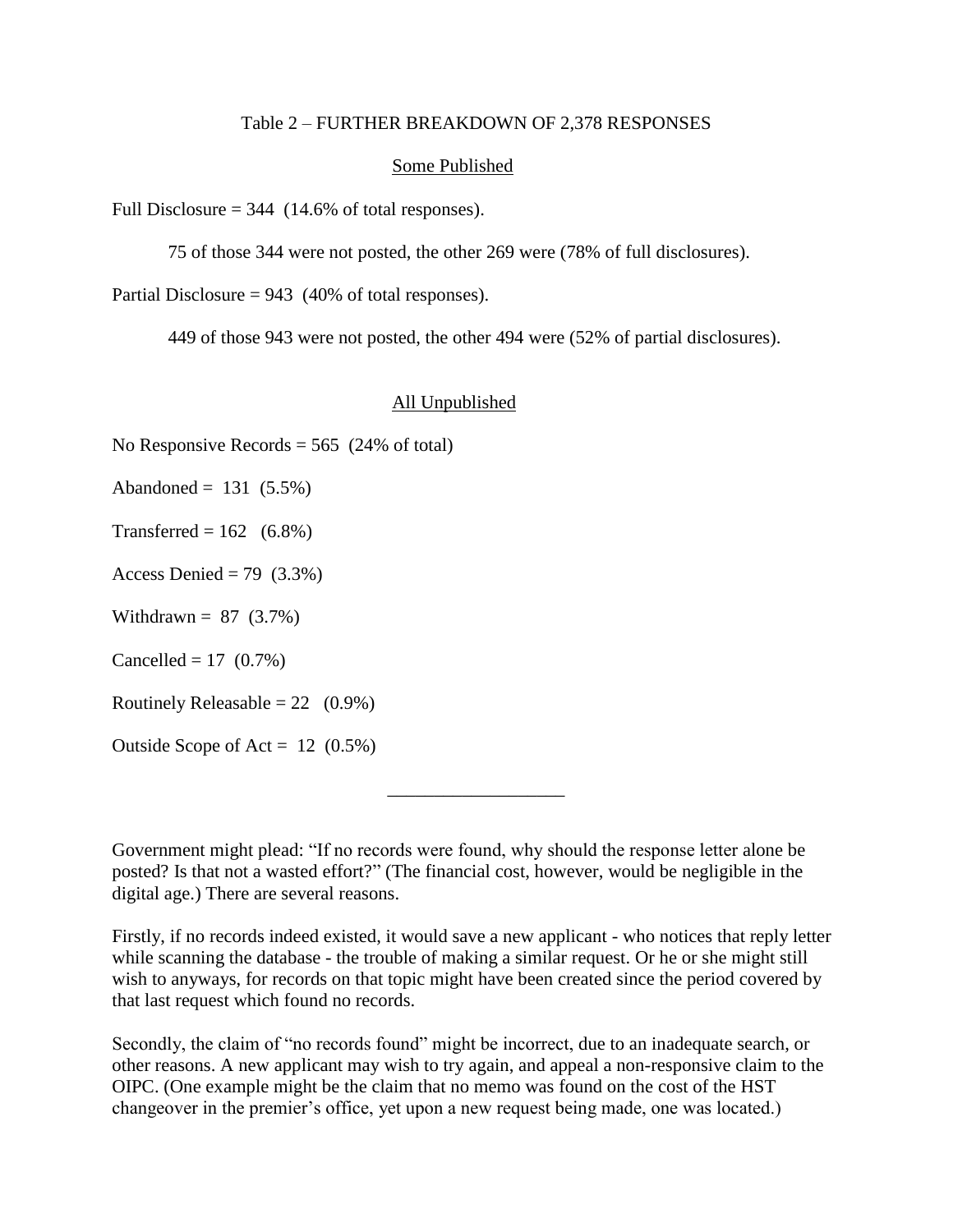Thirdly, the fact of no records being found on a topic might be very important in itself, such as if no inspection records for years were ever created upon a controversial school or hospital.

Government might also plead: "If the responsive records are mostly blanked out pages, why post those?" The reason is that a new applicant could apply for these same records – and could appeal the overuse of those exemptions to the OIPC.

# WHAT WAS MISSING?

\_\_\_\_\_\_\_\_\_\_\_\_\_\_\_\_\_\_\_\_\_\_\_\_\_\_\_\_\_\_\_\_\_

Below are ten examples (culled from many more FIPA had found) amongst the closed general FOI responses that were *not* posted to the www.openinfo website, and yet many deal with important topics of the public interest.

# (1) PSS-2011-00826

Copies of final/primary documents relating to incident reports involving threats, attempted assaults or incidents where staff were injured in responding to inmate-oninmate violence for BC correctional institutions for 2010.

Justice / August 15, 2011 / Partial Disclosure / Media / Do Not Publish

#### (2) FNR-2011-00248

All records concerning the Pacific Great Blue Heron colony at Wireless Road, Comox including but not limited to records of correspondence between the Ministry of the Environment and the Department of National Defence with reference to CFB Comox Project: Remove Trees from Obstacle Limitation Surfaces to Runway 30 at 19 Wing Comox; All records and data relating to the heron colony at Wireless Road, Comox; All records relating to the Coastal Douglas Fir ecosystem at Wireless Road, Comox.

Forests, Lands and Natural Resource Operations / February 21, 2012 / Partial Disclosure / Individual / Do Not Publish

#### (3) FNR-2011-00265

Records relating to fish kills, fish stranding and negative environmental impacts related to the Ashlu Creek Independent Power Project from June 2009 to May 18, 2011, including any material that is deemed out of scope.

Forests, Lands and Natural Resource Operations / January 30, 2012 / Partial Disclosure / Interest Group / Do Not Publish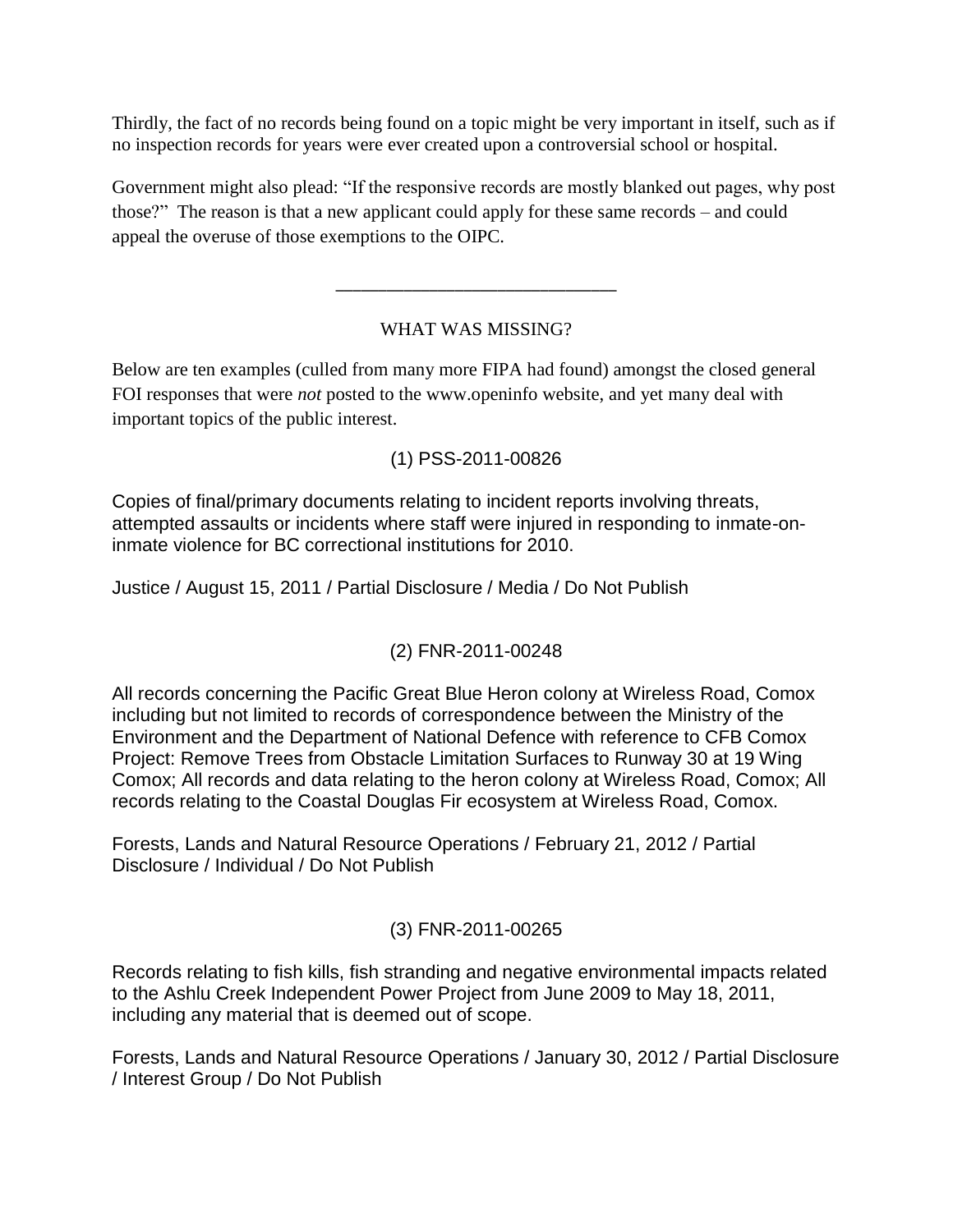# (4) HTH-2011-00124

Evaluation materials for interior of BC, eight-week trial period, for dedicated helicopter air ambulance service. Document types: Final reports, Executive and interim project reports, information and decision briefing notes. Time frame is after the trial period ended September 17, 2010 to August 30, 2011.

Health / December 01, 2011 / Partial Disclosure / Interest Group / Do Not Publish

# (5) AGT-2011-00219

Any and all correspondence and documents (including emails) sent or received from the Office of the Attorney General from July 1, 2011 to August 26, 2011 regarding the Stanley Cup Riots and subsequent investigation/prosecutions; Any and all correspondence and documents (including emails) sent or received from the Office of the Deputy Attorney General July 1, 2011 to August 26, 2011 regarding the Stanley Cup Riots and subsequent investigation/prosecutions.

Justice / February 20, 2012 / Partial Disclosure / Political Party / Do Not Publish

#### (6) GCP-2012-00033

All records including emails, policy documents, briefing notes, memos, binders and other correspondence relating to same-sex marriage and/or divorce for foreign gay couples wed in Canada; Records related to the validity of these same sex marriages. Time frame is 2004 until [February 14, 2012].

Labour, Citizens / March 22, 2012 / Partial Disclosure / Media / Do Not Publish

# (7) TRA-2011-00050

All records from the Southcoast region bridge program area pertaining to suicide prevention initiatives and measures for bridges in the Lower Mainland. More specifically, all records specific, but not limited to, prevention methods on Lions Gate Bridge, including any review of the suicide prevention emergency phones and any records pertaining to plans to expand the program to other bridges or install additional or alternative methods on bridges in the Lower Mainland. The timeframe for these records is from 1998 through 2011.

Transportation and Infrastructure / November 14, 2011 / Partial Disclosure / Individual / Do Not Publish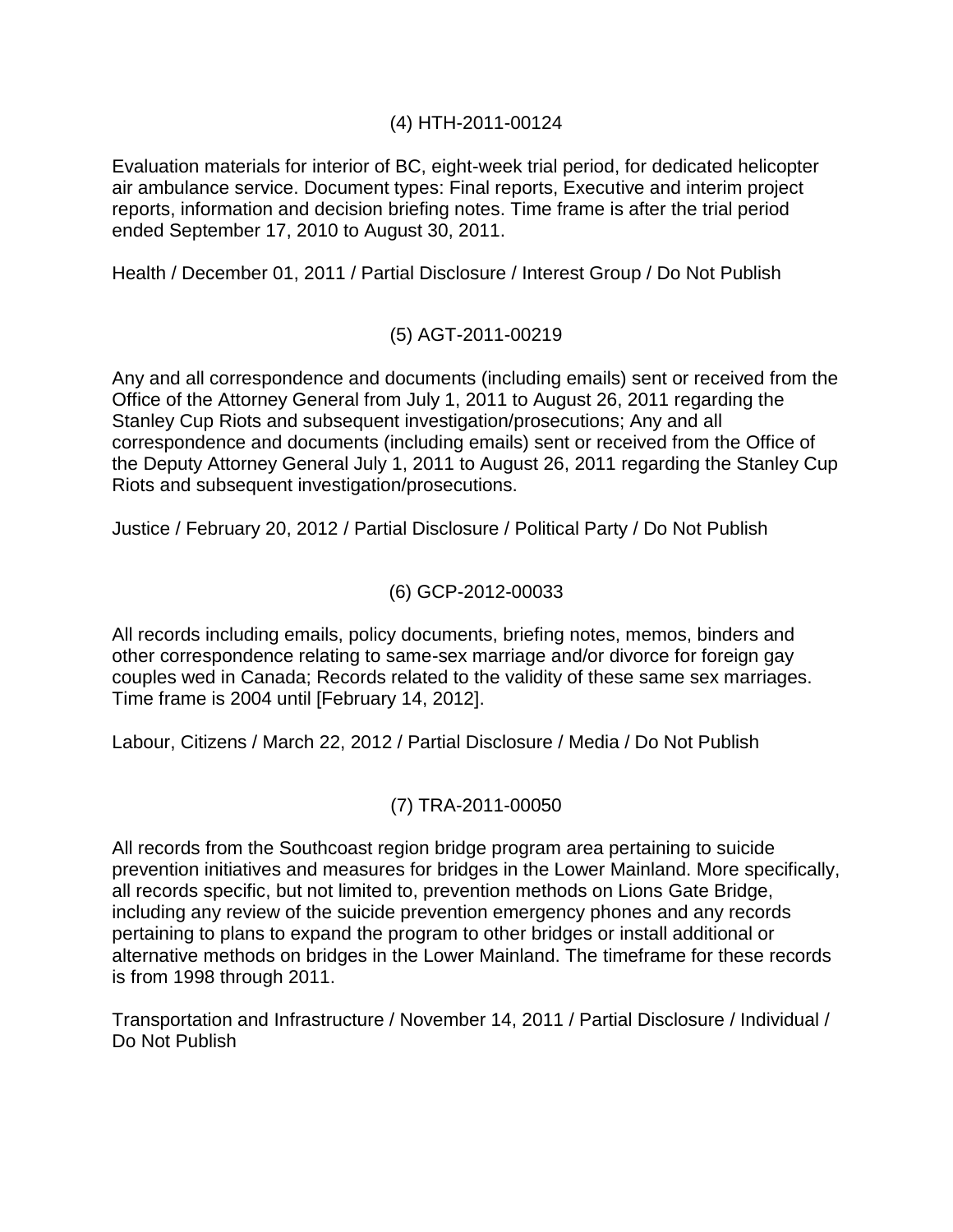#### (8) HTH-2011-00144

All emails and letters received from the public, and government officers, and responded to, within the Ministry, pertaining to second hand smoke in multi-unit dwellings; Including smoke from marijuana and illegal drug; Also including any reports and plans addressing legislation prohibiting second hand smoke in multi-unit dwellings, and how it specifically relates to seniors housing, subsidized housing, and children; And as well any communication, recommendations, plans, reports, between BC Region, Tobacco Control Program of Health Canada. Timeframe January 2011 to [October 6, 2011].

Health / January 04, 2012 / Partial Disclosure / Individual / Do Not Publish

# (9) FML-2010-00034

Copies of all files (communications, memos, reports, etc.) concerning the McAbee fossil site near Cache Creek, BC, including (but not be restricted to) the report commissioned by the Ministry of Agriculture and Lands by Peter Read and Richard Hebda; including files from other ministries that previously existed but no longer do, for example, the Ministry of Sustainable Resource Management, which had communications and possibly internal discussions of this issue under then Minister Stan Hagen in 2002 and under then Minister Abbott in 2003; also any files with comments, information, or direction to ministries concerning this issue by anyone within the Premier's Office.

Forests, Lands and Natural Resource Operations / February 07, 2012 / Partial Disclosure / Individual / Do Not Publish

# (10) FNR-2011-00090

Entire file, email, reports, notes about the historic site of Emily Carr's House of All Sorts located at 646 Simcoe Street, Victoria, BC and its provincial designation.

Forests, Lands and Natural Resource Operations / October 12, 2011 / Partial Disclosure / Individual / Do Not Publish

# PARTIAL or FULL DISCLOSURES?

\_\_\_\_\_\_\_\_\_\_\_\_\_\_\_\_\_\_\_\_\_\_\_\_\_

The above are examples of "Partial Disclosure." FIPA does not accept the rationale that Partial Disclosure requests should not be published because of their exemptions. But even if we did, this excuse cannot justify the non-publication of "Full Disclosure" requests, because there are simply no exemptions to consider in those cases. By the government's own logic and policy, 100 percent of these would have been posted.

Of the 344 Full Disclosure responses noted in the table above, 75 of those were not posted (or 22 percent of them). Most of these not posted ones were for the calendars of ministers and their aides, or records on the processing of others' FOI requests - both topics of which the government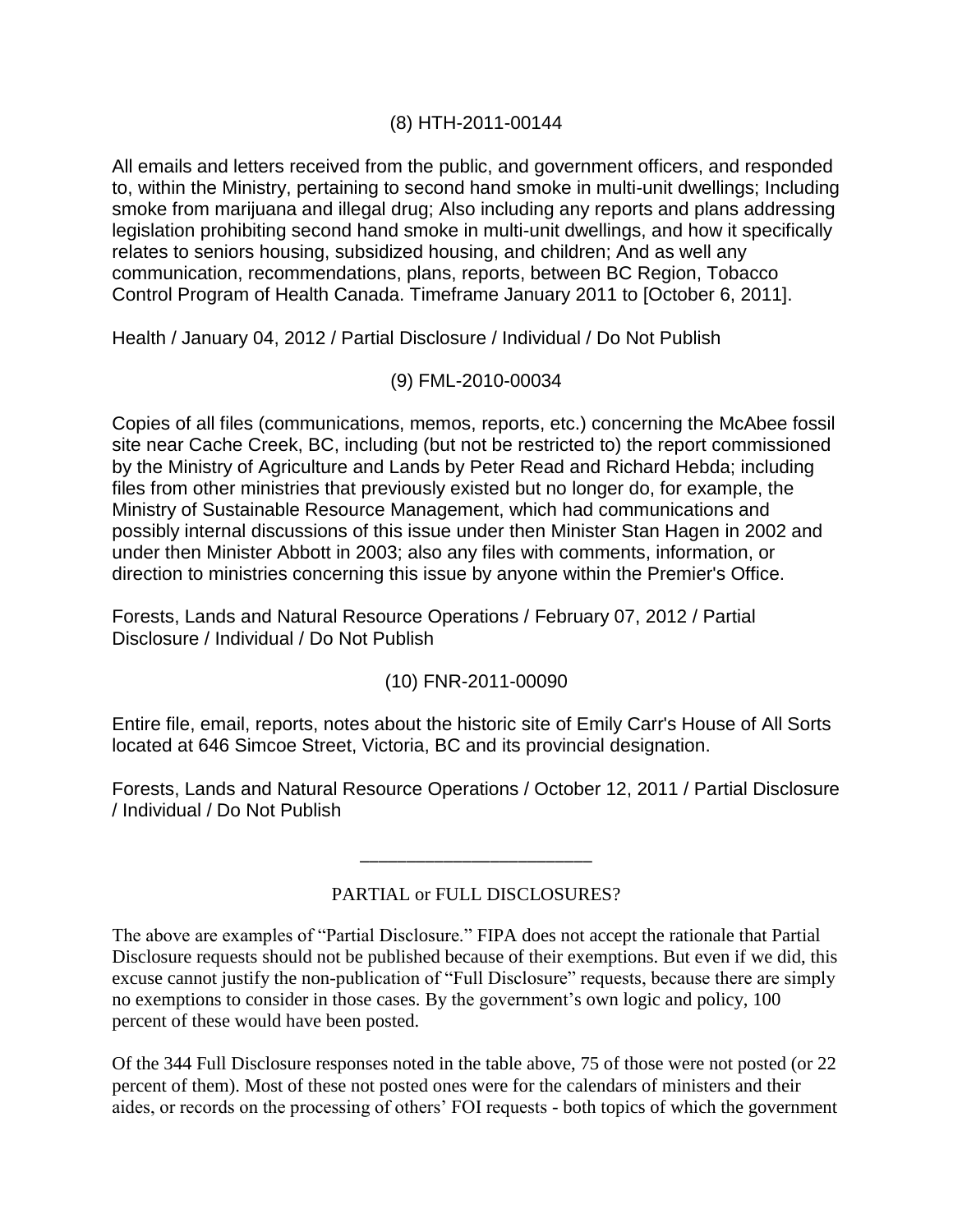might say are of little interest to the general public. But there were also others of potentially much wider interest that were not posted, for example:

#### OOP-2011-00631

Any and all records related to lobbyist Ken Dobell including but not limited to calendar records, meeting records, briefing records, expense records and receipts, and communications of any kind (letters, emails text messages, pin messages, BBM messages, memos) with the Premier and/or any of her staff. Timeframe is August 1 to December 19, 2011.

Office of the Premier / February 07, 2012 / Full Disclosure / Political Party / Do Not Publish

#### HOU-2011-00007

All correspondence, including emails, received by the Building and Safety Standards Branch or Assistant Deputy Minister Jeff Vasey since May 1, 2011, on the province's decision to allow six-storey wood-framed buildings

Energy and Mines / August 04, 2011 / Full Disclosure / Media / Do Not Publish

#### HOU-2011-00037

All records pertaining to drifting second-hand smoke in multi-unit dwellings, including smoke from marijuana and illegal drugs. Time frame is March 1, 2011 to present [September 26, 2011].

Energy and Mines / November 15, 2011 / Full Disclosure / Individual / Do Not Publish

#### MOE-2011-00243

Any and all correspondence including emails between the Minister, the staff of the Minister and members of the Legislative Assembly of British Columbia regarding the Metro Vancouver Solid Waste Management Plan: Any and all records showing meetings between the Minister and members of the Legislative Assembly of British Columbia regarding the Metro Vancouver Solid Waste Management Plan. Time frame is March 14, 2011 to [December 13, 2011].

Environment / January 26, 2012 / Full Disclosure / Political Party / Do Not Publish

As an aside, the government proudly proclaims that it is posting more datasets of information. So for FIPA's inquires for this report, we were advised to read an online dataset for all central government FOI requests closed in the fiscal years 2010-11 and 2011-12: "Fields include request

\_\_\_\_\_\_\_\_\_\_\_\_\_\_\_\_\_\_\_\_\_\_\_\_\_